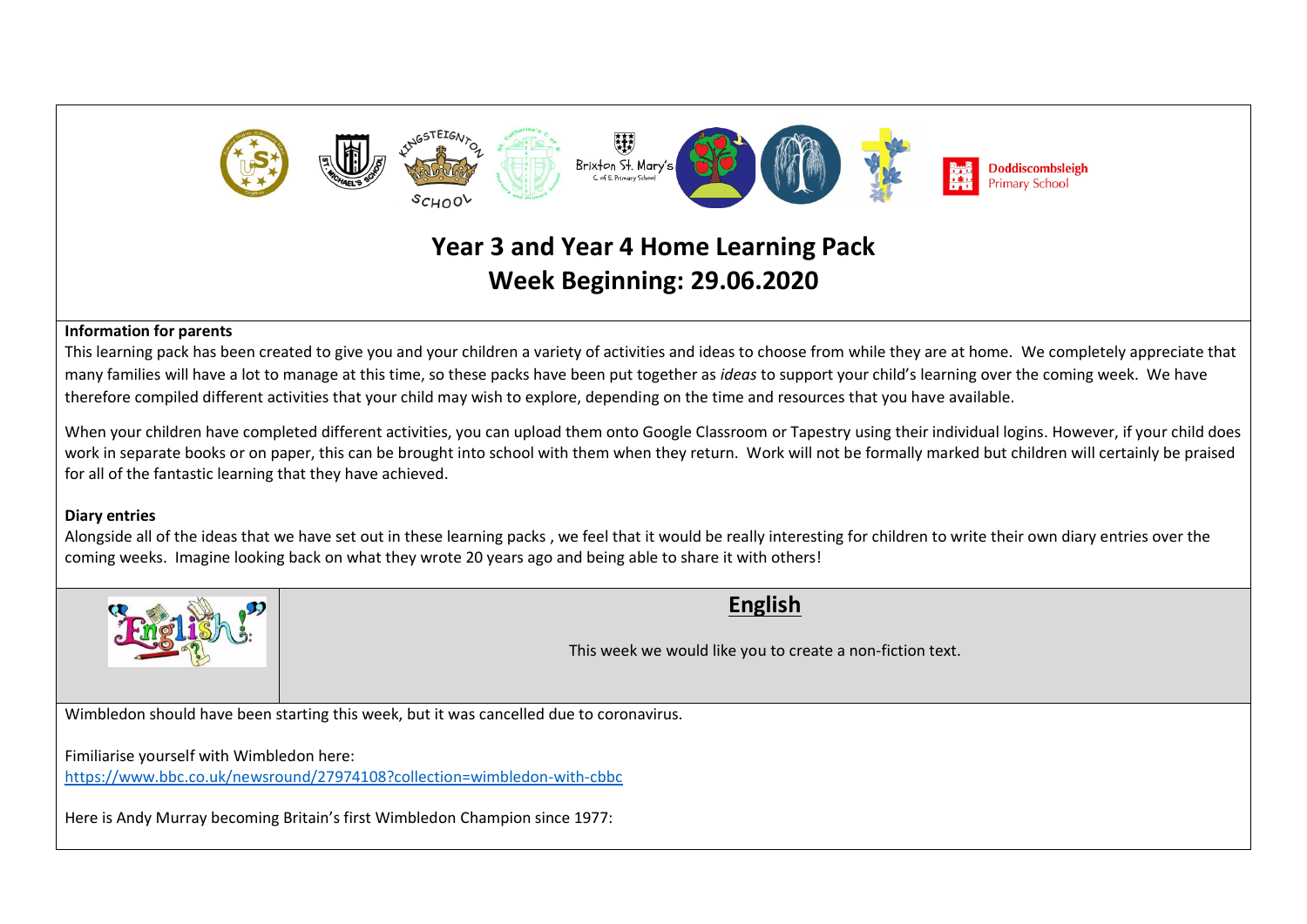<https://www.bbc.co.uk/sport/tennis/23217393>

A history of Wimbledon:

<https://www.bbc.co.uk/mediacentre/mediapacks/wimbledon-2017/timeline>

We would like you to create a non-fiction text, something to inform others about Wimbledon and its history. We will use it to teach Year 1 and 2 all about tennis, and hopefully inspire some to become the next British Wimbledon Champion!

<https://www.bbc.co.uk/bitesize/topics/z2yycdm/articles/zty8xfr>

Remember to: Use headings and sub-headings. Organise paragraphs around a theme Include all factual information. Use past and present tense correctly Use conjunctions, adverbs and prepositions to express time and cause.

| www                        | <b>Maths</b><br>This week we would like you to visit the link: https://whiterosemaths.com/homelearning/ and watch the video.<br>Then, work through the activities on the sheet (You will find these on the school website) and then check your work. We don't expect |                                                                                                                           |                            |                            |
|----------------------------|----------------------------------------------------------------------------------------------------------------------------------------------------------------------------------------------------------------------------------------------------------------------|---------------------------------------------------------------------------------------------------------------------------|----------------------------|----------------------------|
|                            |                                                                                                                                                                                                                                                                      | you to print the worksheets off, but it would be useful for children to show their workings and then check their answers. |                            |                            |
|                            | Alongside these White Rose Hub activities, don't forget to use the following websites (using your individual logins) to practice other basic<br>skills: Times Tables Rock Stars, Numbots and Education City                                                          |                                                                                                                           |                            |                            |
| Monday                     | <b>Tuesda</b>                                                                                                                                                                                                                                                        | Wednesd                                                                                                                   | Thursday                   | Friday                     |
|                            | Y                                                                                                                                                                                                                                                                    | $\mathbf{a}\mathbf{y}$                                                                                                    |                            |                            |
| White Rose Hub: Activity 1 |                                                                                                                                                                                                                                                                      |                                                                                                                           | White Rose Hub: Activity 4 | White Rose Hub: Activity 5 |
|                            | White                                                                                                                                                                                                                                                                | White Rose                                                                                                                |                            |                            |
|                            | Rose                                                                                                                                                                                                                                                                 | Hub:                                                                                                                      |                            |                            |
|                            | Hub:                                                                                                                                                                                                                                                                 | Activity 3                                                                                                                |                            |                            |
|                            | Activity                                                                                                                                                                                                                                                             |                                                                                                                           |                            |                            |
|                            | 2                                                                                                                                                                                                                                                                    |                                                                                                                           |                            |                            |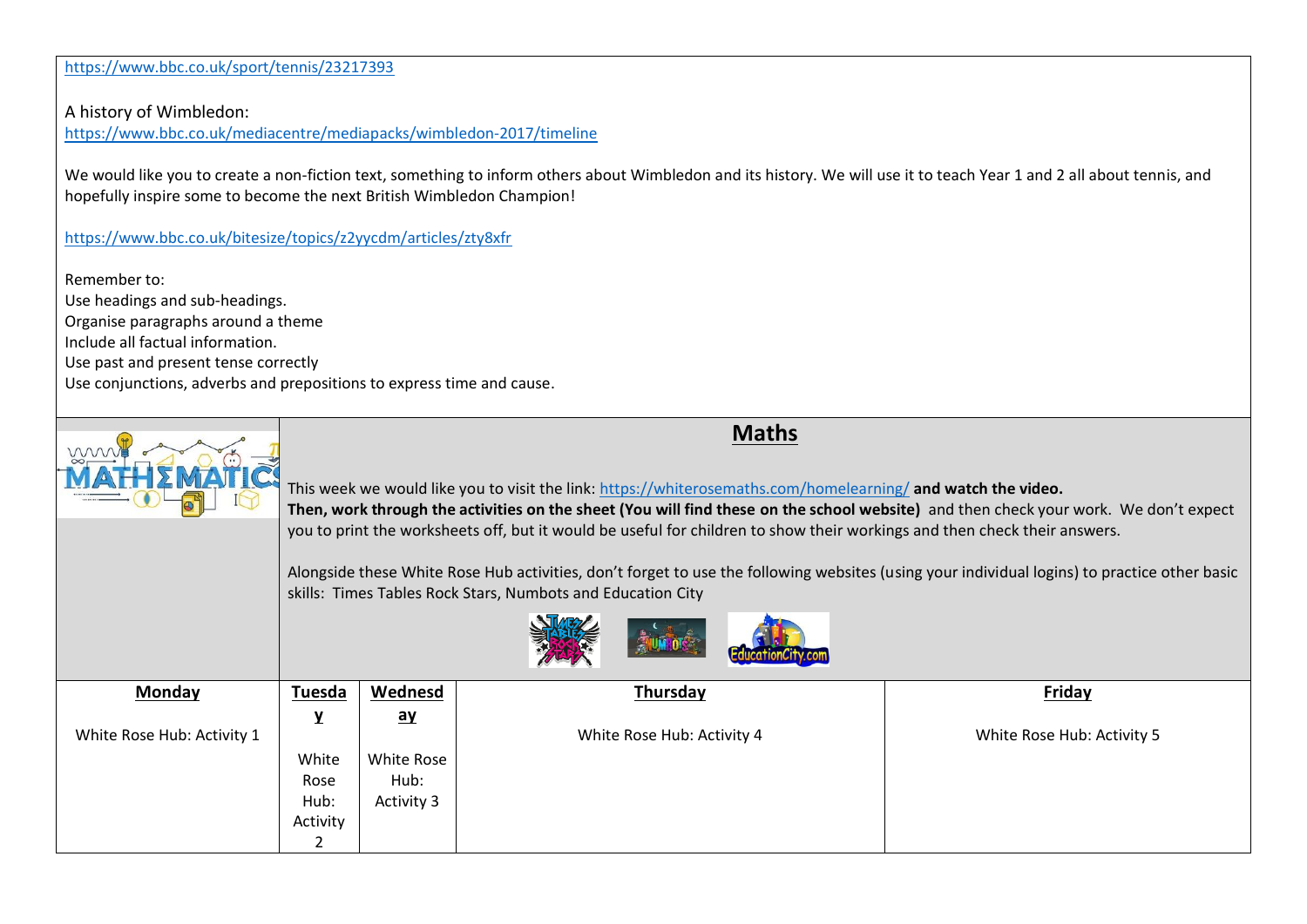| Spelling $\langle$                           | <b>Spellings</b><br>There are two main ways in which you can practice your spellings:                                                                                                                                                                                                                                                                                                                                                                                                |  |                                                                                                                                                                                                                                                                                                                                                                                                    |  |
|----------------------------------------------|--------------------------------------------------------------------------------------------------------------------------------------------------------------------------------------------------------------------------------------------------------------------------------------------------------------------------------------------------------------------------------------------------------------------------------------------------------------------------------------|--|----------------------------------------------------------------------------------------------------------------------------------------------------------------------------------------------------------------------------------------------------------------------------------------------------------------------------------------------------------------------------------------------------|--|
|                                              | Spelling Frame: https://spellingframe.co.uk/ (Finish any rules you haven't yet completed)<br>Learn the words on your spelling list (see information below) in fun ways, including: Look, cover, say, write, check, Rainbow<br>writing, Bubble writing, Backwards writing, Pyramid writing, Silly sentences or Mnemonics<br>To find your year group's statutory spellings, Google: Year 3 & 4 Statutory Spelling List                                                                 |  |                                                                                                                                                                                                                                                                                                                                                                                                    |  |
| Read<br>Tic                                  | <b>Reading</b><br>As you all know, reading is very beneficial to your education and nothing is better than escaping into a good book.<br>The expectation is that you are reading for at least 30 minutes per day. When you have finished reading, ask an adult to ask you some<br>questions about what you have read.<br>Additional to this, you could visit the following websites:<br>Bug Club, www.phonicsplay.co.uk, Education City, Oxford Owl, Accelerated Reader<br>$\bullet$ |  |                                                                                                                                                                                                                                                                                                                                                                                                    |  |
| Phonics                                      |                                                                                                                                                                                                                                                                                                                                                                                                                                                                                      |  |                                                                                                                                                                                                                                                                                                                                                                                                    |  |
| Guid                                         | For your reading task this week, we would like you to find the text in your Google Classroom that has been uploaded for you. Read<br>the text carefully and answer the questions.                                                                                                                                                                                                                                                                                                    |  |                                                                                                                                                                                                                                                                                                                                                                                                    |  |
|                                              | <b>Learning Challenge Curriculum/Topic Work</b>                                                                                                                                                                                                                                                                                                                                                                                                                                      |  |                                                                                                                                                                                                                                                                                                                                                                                                    |  |
|                                              | Your key learning question is:                                                                                                                                                                                                                                                                                                                                                                                                                                                       |  |                                                                                                                                                                                                                                                                                                                                                                                                    |  |
| The Learning Challenge"<br><b>CURRICULUM</b> |                                                                                                                                                                                                                                                                                                                                                                                                                                                                                      |  | The clue's in the name. What do the local names tell us about our past and our area?<br>This key learning question will last for the rest of this half term. We would like you to create a project based on this key question to show<br>what you have learnt and found out about this topic. Read below for different ways in which you could carry out your project, based on<br>your interests: |  |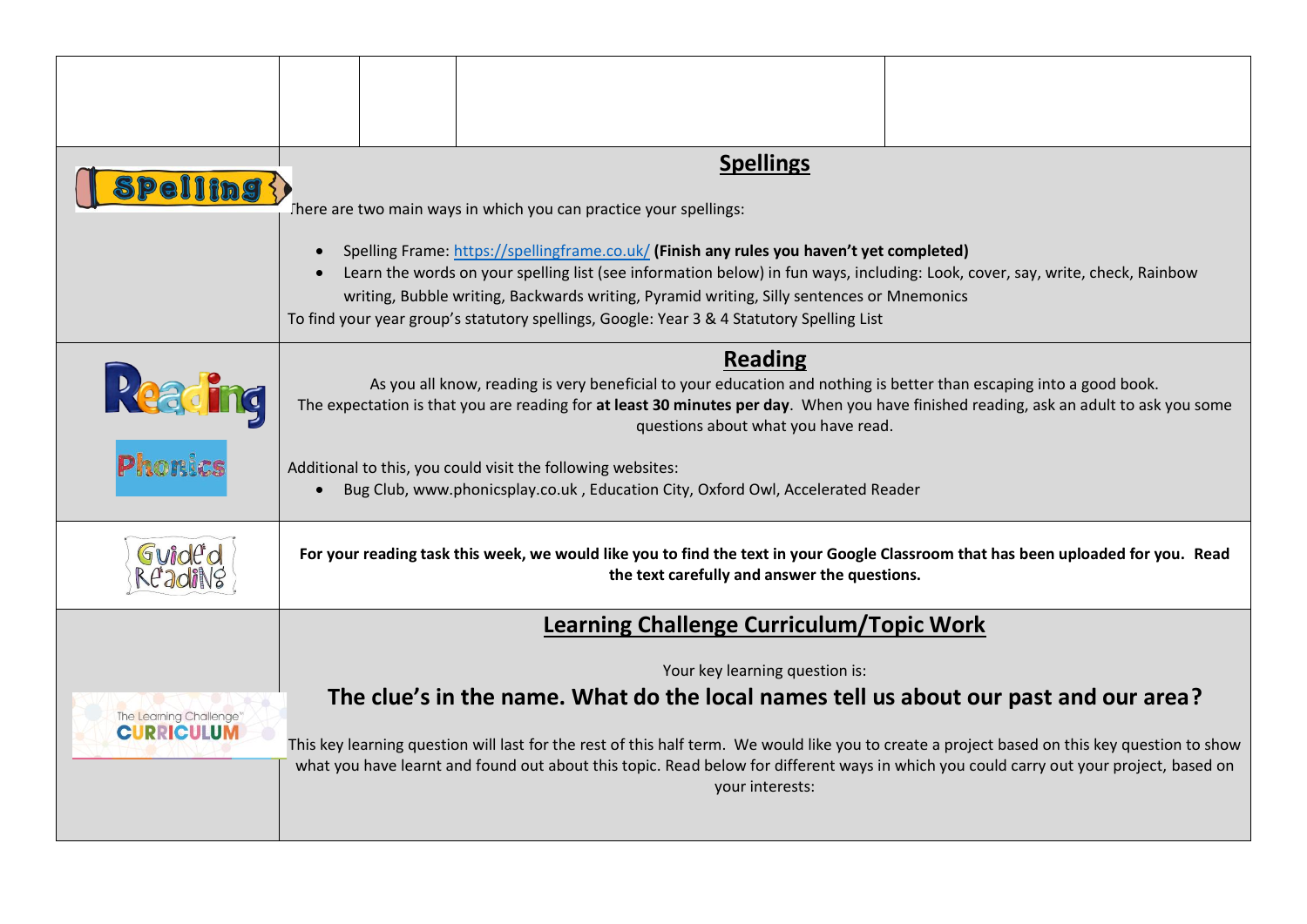| If you like art:               | If you    | If you like | If you like researching/ presenting:                       | <b>Other ideas:</b>                             |
|--------------------------------|-----------|-------------|------------------------------------------------------------|-------------------------------------------------|
|                                | like      | designing   |                                                            |                                                 |
| Look at a map and draw a       | writing:  | and making: | Research place names and make a poster to show where       | Go on a walk and create a journey stick of your |
| field sketch of what you think |           |             | different names come from (this website is useful for this | adventure.                                      |
| the area would look like.      | Write a   | Design your | task                                                       |                                                 |
|                                | paragrap  | own         | http://www.primaryhomeworkhelp.co.uk/saxons/placena        | https://www.sustainablelearning.com/resource/j  |
|                                | h to      | Dartmoor    | mes.htm                                                    | ourney-sticks-0?destination=teaching-           |
| Draw a field sketch of your    | describe  | Village.    | Use this website and find as many places as you can that   | resources/journey%20sticks                      |
| local area and label the       | the       | What        |                                                            |                                                 |
| different places.              | location  | would be    | use the Anglo-Saxon place names provided (e.g. ford =      |                                                 |
|                                | of places | there and   | Bridford)                                                  |                                                 |
|                                | in your   | why? What   | http://www.primaryhomeworkhelp.co.uk/saxons/placena        |                                                 |
| Draw a map to show the         | local     | names       | mes.htm                                                    |                                                 |
| different places in your local | area      | would you   | Pick a place local to you and research about what it was   |                                                 |
| area. Think about showing:     | (think of | use?        | like in the past. You could write about Doddiscombsleigh   |                                                 |
| villages, forests, reservoirs, | using     |             | or Dartmoor.                                               |                                                 |
| schools, rivers, roads.        | language  | Design your |                                                            |                                                 |
|                                | such as:  | own Iron    | Research Iron Age forest in our area. Where were they?     |                                                 |
|                                | north,    | Age fort.   | What were they like?                                       |                                                 |
|                                | south,    | Where       | Use a map to find as many interesting place names as you   |                                                 |
|                                | west      | would you   | can. Research to find out the history behind the place     |                                                 |
|                                | etc).     | build the   | names. The Ordnance Survey website is a great resource     |                                                 |
|                                | Write a   | fort? What  | for finding place names.                                   |                                                 |
|                                |           | would the   |                                                            |                                                 |
|                                | report    | fort look   | https://osmaps.ordnancesurvey.co.uk/50.66785,-             |                                                 |
|                                | about     | like?       | 3.62100,7/pin                                              |                                                 |
|                                | the       |             |                                                            |                                                 |
|                                | different |             |                                                            |                                                 |
|                                | places in |             |                                                            |                                                 |
|                                | your      |             |                                                            |                                                 |
|                                | local     |             |                                                            |                                                 |
|                                | area.     |             |                                                            |                                                 |
|                                | Pretend   |             |                                                            |                                                 |
|                                | to be a   |             |                                                            |                                                 |
|                                | local     |             |                                                            |                                                 |
|                                | person    |             |                                                            |                                                 |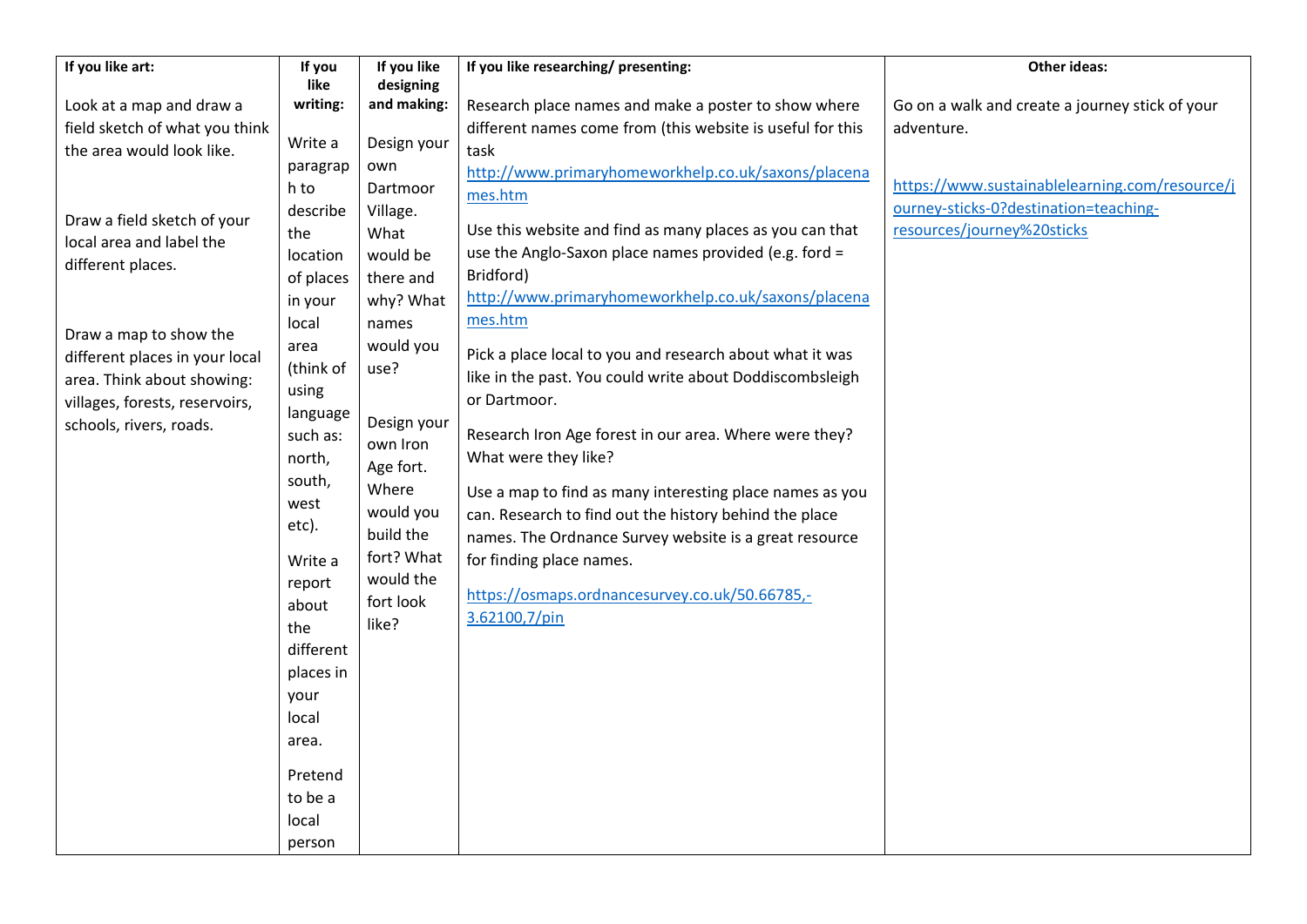|                                  | from the                                                                                              |  |  |  |
|----------------------------------|-------------------------------------------------------------------------------------------------------|--|--|--|
|                                  | past and                                                                                              |  |  |  |
|                                  | write a                                                                                               |  |  |  |
|                                  | diary                                                                                                 |  |  |  |
|                                  | entry                                                                                                 |  |  |  |
|                                  | about                                                                                                 |  |  |  |
|                                  | what life                                                                                             |  |  |  |
|                                  | was like.                                                                                             |  |  |  |
|                                  |                                                                                                       |  |  |  |
|                                  |                                                                                                       |  |  |  |
| <b>Other Learning/Activities</b> |                                                                                                       |  |  |  |
| <b>Mindfulness</b>               | www.headspace.com<br>$\bullet$                                                                        |  |  |  |
|                                  | Twinkl - Mindfulness colouring sheets and activities<br>$\bullet$                                     |  |  |  |
| <b>Exercise/PE Ideas</b>         | All ages: Joe Wicks Daily Workouts - 9am on YouTube (The Body Coach TV)<br>٠<br>Just Dance (You Tube) |  |  |  |
|                                  |                                                                                                       |  |  |  |
|                                  | Cosmic Kids (You Tube)                                                                                |  |  |  |
|                                  | Go Noodle - www.gonoodle.com                                                                          |  |  |  |
|                                  | Achieve 4 All Daily Challenges - See attached document                                                |  |  |  |

### **Free Online Resources:**

| <b>Name of Resource</b>                        | <b>Overview/Notes</b>                                                                                                                                                                                                              | Website address/Hyperlink |
|------------------------------------------------|------------------------------------------------------------------------------------------------------------------------------------------------------------------------------------------------------------------------------------|---------------------------|
| <b>Times Table Rock Stars</b><br>深             | Continue to encourage the children to complete  <br>regular practice of their multiplication and<br>division facts.                                                                                                                | https://ttrockstars.com/  |
| <b>Numbots</b>                                 | For Reception and Key Stage 1 to build basic skills  <br>and number facts practice.                                                                                                                                                | https://numbots.com/      |
| <b>Spelling Frame</b><br><b>Spelling frame</b> | Spellingframe includes all the words - both   https://spellingframe.co.uk/<br>statutory and the example words - from the<br>National Curriculum for Spelling for Year 1 to Year<br>6. Choose a spelling rule and each word is read |                           |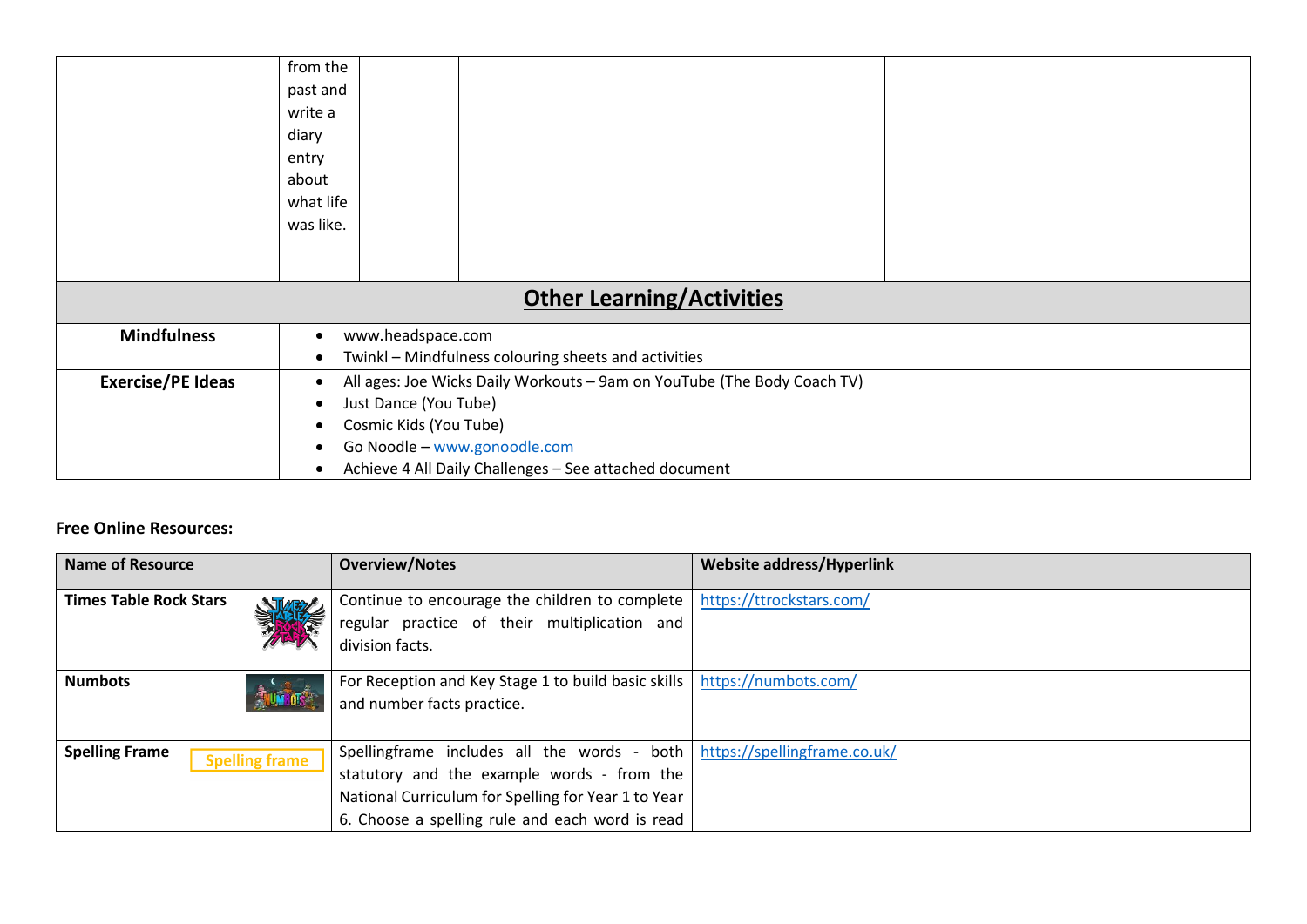|                              | aloud and provided within a sentence for context.   |                                                                    |
|------------------------------|-----------------------------------------------------|--------------------------------------------------------------------|
|                              | Different games to help with practice.              |                                                                    |
| <b>Manchester Children's</b> | Useful information and resources about a range of   | https://www.childrensuniversity.manchester.ac.uk/                  |
|                              | different topics. The history and science resources |                                                                    |
| <b>University</b>            | are especially useful if completing topic-themed    |                                                                    |
|                              | projects.                                           |                                                                    |
|                              |                                                     |                                                                    |
| <b>Teach Your Monster</b>    | Covers everything from letters and sounds to        | https://www.teachyourmonstertoread.com/                            |
| to Read                      | reading full sentences. Complements all synthetic   |                                                                    |
|                              | phonics programmes used in schools. Computer        |                                                                    |
|                              | version is 100% free.                               |                                                                    |
| <b>Phonics Play</b>          | Practice letter sounds and phonics using the        | https://www.phonicsplay.co.uk/                                     |
|                              | simple games and activities on this website.        |                                                                    |
| <b>BBC Bitesize Primary</b>  | A vast bank of resources for the full range of      | https://www.bbc.co.uk/bitesize/primary                             |
| Bitesize                     | subjects. Includes information slides, video clips, |                                                                    |
|                              | games and interactives.                             |                                                                    |
|                              |                                                     |                                                                    |
| <b>Oxford Owl</b>            | Lots of different learning resources to support     | https://www.oxfordowl.co.uk/                                       |
|                              | home learning, including a full range of Oxford     |                                                                    |
|                              | Reading Tree e-books that can be read on tablets    |                                                                    |
|                              | and computers.                                      |                                                                    |
| <b>Scholastic</b>            | An American site, so organized into grades rather   | https://classroommagazines.scholastic.com/support/learnathome.html |
|                              | than year groups. However, there are daily          |                                                                    |
|                              | activities which involve reading a text and         |                                                                    |
|                              | completing some activities.                         |                                                                    |
| <b>Top Marks Education</b>   | Games and activities to support learning in         | https://www.topmarks.co.uk/                                        |
|                              | different subjects                                  |                                                                    |
|                              |                                                     |                                                                    |
| <b>Doorway Online</b>        | Doorway Online is a collection of free and highly   | https://www.doorwayonline.org.uk/                                  |
|                              | accessible educational games that learners will     |                                                                    |
|                              | find easy to use independently. Each activity has a |                                                                    |
|                              | range of accessibility and difficulty options.      |                                                                    |
|                              | Originally developed with funding from Scottish     |                                                                    |
|                              | Borders Council, it is now managed by the           |                                                                    |